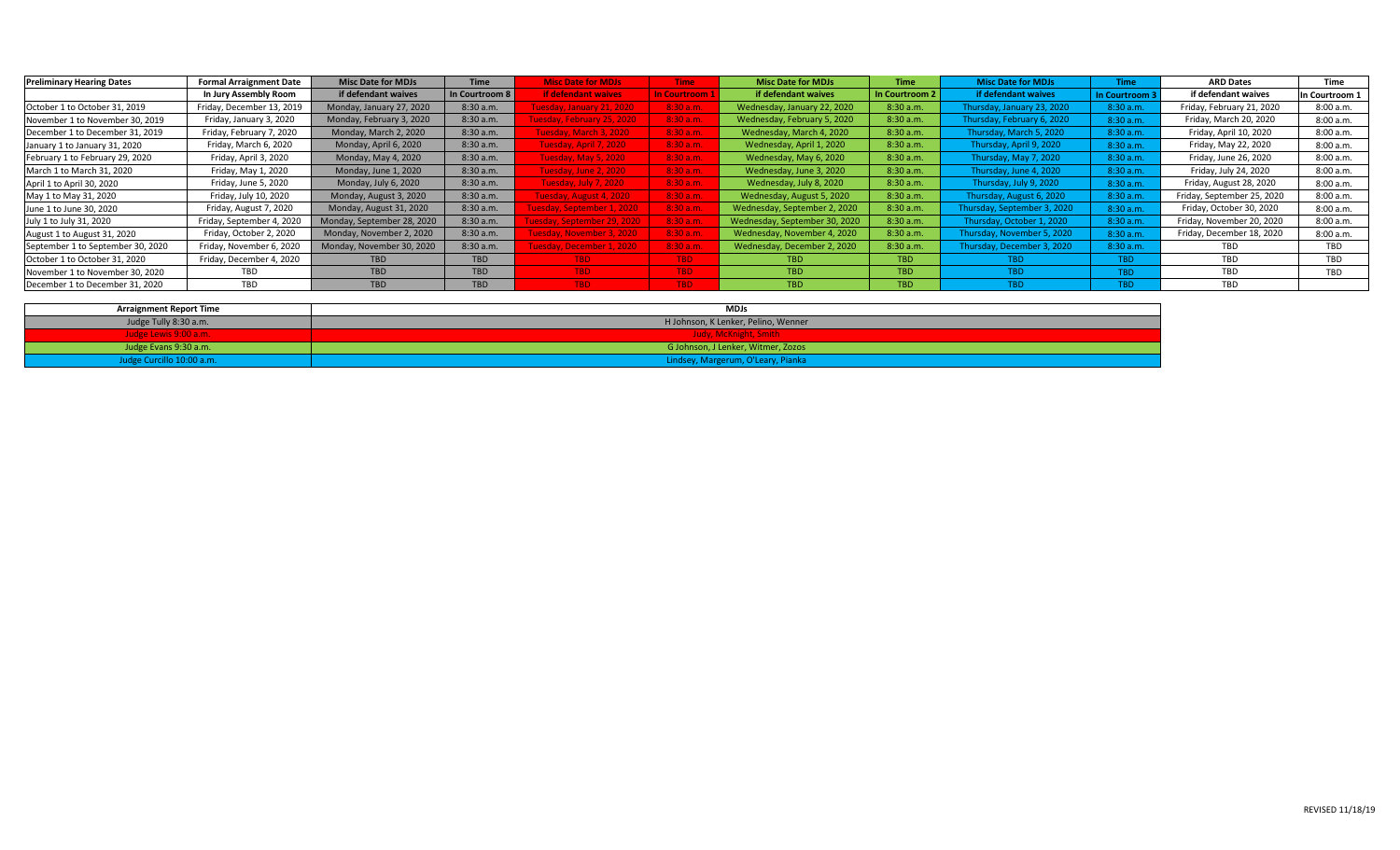| <b>Preliminary Hearing Dates</b>  | <b>Formal Arraignment Date</b>      | Time       | <b>Misc Date for MDJs</b>           | <b>Time</b>    | <b>ARD Dates</b>           | <b>Time</b>    |
|-----------------------------------|-------------------------------------|------------|-------------------------------------|----------------|----------------------------|----------------|
|                                   | In Jury Assembly Room               |            | if defendant waives                 | In Courtroom 8 | if defendant waives        | In Courtroom 1 |
| October 1 to October 31, 2019     | Friday, December 13, 2019           | 8:30 a.m.  | Monday, January 27, 2020            | 8:30 a.m.      | Friday, February 21, 2020  | 8:00 a.m.      |
| November 1 to November 30, 2019   | Friday, January 3, 2020<br>8:30a.m. |            | Monday, February 3, 2020            | 8:30 a.m.      | Friday, March 20, 2020     | 8:00 a.m.      |
| December 1 to December 31, 2019   | Friday, February 7, 2020            | 8:30 a.m.  | Monday, March 2, 2020               | 8:30 a.m.      | Friday, April 10, 2020     | 8:00 a.m.      |
| January 1 to January 31, 2020     | Friday, March 6, 2020               | 8:30a.m.   | Monday, April 6, 2020               | 8:30 a.m.      | Friday, May 22, 2020       | 8:00 a.m.      |
| February 1 to February 29, 2020   | Friday, April 3, 2020               | 8:30 a.m.  | Monday, May 4, 2020                 | 8:30 a.m.      | Friday, June 26, 2020      | 8:00 a.m.      |
| March 1 to March 31, 2020         | Friday, May 1, 2020                 | 8:30 a.m.  | Monday, June 1, 2020                | 8:30 a.m.      | Friday, July 24, 2020      | 8:00 a.m.      |
| April 1 to April 30, 2020         | Friday, June 5, 2020                | 8:30 a.m.  | Monday, July 6, 2020                | 8:30 a.m.      | Friday, August 28, 2020    | 8:00 a.m.      |
| May 1 to May 31, 2020             | Friday, July 10, 2020               | 8:30 a.m.  | Monday, August 3, 2020              | 8:30 a.m.      | Friday, September 25, 2020 | 8:00 a.m.      |
| June 1 to June 30, 2020           | Friday, August 7, 2020              | 8:30a.m.   | Monday, August 31, 2020             | 8:30 a.m.      | Friday, October 30, 2020   | 8:00 a.m.      |
| July 1 to July 31, 2020           | Friday, September 4, 2020           | 8:30 a.m.  | Monday, September 28, 2020          | 8:30 a.m.      | Friday, November 20, 2020  | 8:00 a.m.      |
| August 1 to August 31, 2020       | Friday, October 2, 2020             | 8:30 a.m.  | Monday, November 2, 2020            | 8:30 a.m.      | Friday, December 18, 2020  | 8:00 a.m.      |
| September 1 to September 30, 2020 | Friday, November 6, 2020            | 8:30 a.m.  | Monday, November 30, 2020           | 8:30 a.m.      | <b>TBD</b>                 | TBD            |
| October 1 to October 31, 2020     | Friday, December 4, 2020            | 8:30 a.m.  | <b>TBD</b>                          | <b>TBD</b>     | <b>TBD</b>                 | TBD            |
| November 1 to November 30, 2020   | <b>TBD</b>                          | <b>TBD</b> | <b>TBD</b>                          | <b>TBD</b>     | TBD                        | TBD            |
| December 1 to December 31, 2020   | TBD                                 | <b>TBD</b> | <b>TBD</b>                          | <b>TBD</b>     | TBD                        |                |
| <b>Arraignment Report Time</b>    |                                     |            |                                     | <b>MDJs</b>    |                            |                |
| Judge Tully 8:30 a.m.             |                                     |            | H Johnson, K Lenker, Pelino, Wenner |                |                            |                |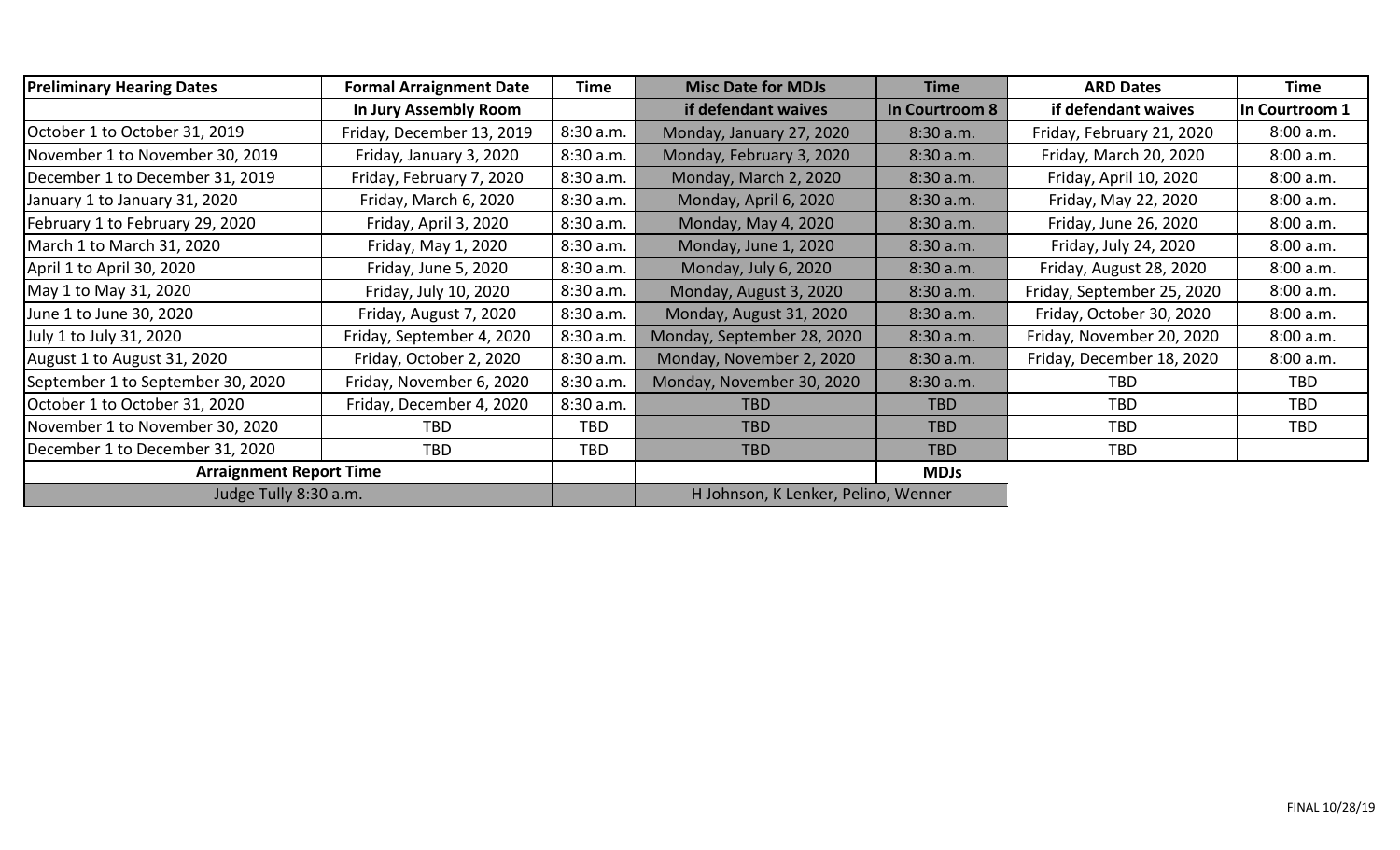| <b>Preliminary Hearing Dates</b>  | <b>Formal Arraignment Date</b> | Time       | <b>Misc Date for MDJs</b>    | <b>Time</b>           | <b>ARD Dates</b>           | Time           |
|-----------------------------------|--------------------------------|------------|------------------------------|-----------------------|----------------------------|----------------|
|                                   | In Jury Assembly Room          |            | <b>if defendant waives</b>   | <b>In Courtroom 1</b> | if defendant waives        | In Courtroom 1 |
| October 1 to October 31, 2019     | Friday, December 13, 2019      | 9:00 a.m.  | Tuesday, January 21, 2020    | 8:30a.m.              | Friday, February 21, 2020  | 8:00 a.m.      |
| November 1 to November 30, 2019   | Friday, January 3, 2020        | 9:00 a.m.  | Tuesday, February 4, 2020    | 8:30 a.m.             | Friday, March 20, 2020     | 8:00 a.m.      |
| December 1 to December 31, 2019   | Friday, February 7, 2020       | 9:00 a.m.  | Tuesday, March 3, 2020       | 8:30 a.m.             | Friday, April 10, 2020     | 8:00 a.m.      |
| January 1 to January 31, 2020     | Friday, March 6, 2020          | 9:00 a.m.  | Tuesday, April 7, 2020       | 8:30 a.m.             | Friday, May 22, 2020       | 8:00 a.m.      |
| February 1 to February 29, 2020   | Friday, April 3, 2020          | 9:00 a.m.  | Tuesday, May 5, 2020         | 8:30 a.m.             | Friday, June 26, 2020      | 8:00 a.m.      |
| March 1 to March 31, 2020         | Friday, May 1, 2020            | 9:00 a.m.  | Tuesday, June 2, 2020        | 8:30 a.m.             | Friday, July 24, 2020      | 8:00 a.m.      |
| April 1 to April 30, 2020         | Friday, June 5, 2020           | 9:00 a.m.  | Tuesday, July 7, 2020        | 8:30 a.m.             | Friday, August 28, 2020    | 8:00 a.m.      |
| May 1 to May 31, 2020             | Friday, July 10, 2020          | 9:00 a.m.  | Tuesday, August 4, 2020      | 8:30 a.m.             | Friday, September 25, 2020 | 8:00 a.m.      |
| June 1 to June 30, 2020           | Friday, August 7, 2020         | 9:00 a.m.  | Tuesday, September 1, 2020   | 8:30 a.m.             | Friday, October 30, 2020   | 8:00 a.m.      |
| July 1 to July 31, 2020           | Friday, September 4, 2020      | 9:00 a.m.  | Tuesday, September 29, 2020  | 8:30 a.m.             | Friday, November 20, 2020  | 8:00 a.m.      |
| August 1 to August 31, 2020       | Friday, October 2, 2020        | 9:00 a.m.  | Tuesday, November 3, 2020    | 8:30 a.m.             | Friday, December 18, 2020  | 8:00 a.m.      |
| September 1 to September 30, 2020 | Friday, November 6, 2020       | 9:00 a.m.  | Tuesday, December 1, 2020    | 8:30 a.m.             | TBD                        | TBD.           |
| October 1 to October 31, 2020     | Friday, December 4, 2020       | 9:00 a.m.  | TBD.                         | TBD.                  | TBD                        | <b>TBD</b>     |
| November 1 to November 30, 2020   | TBD                            | <b>TBD</b> | <b>TBD</b>                   | <b>TBD</b>            | <b>TBD</b>                 | <b>TBD</b>     |
| December 1 to December 31, 2020   | TBD                            | TBD        | <b>TBD</b>                   | <b>TBD</b>            | TBD                        |                |
| <b>Arraignment Report Time</b>    |                                |            | <b>MDJs</b>                  |                       |                            |                |
| Judge Lewis 9:00 a.m.             |                                |            | <b>Judy, McKnight, Smith</b> |                       |                            |                |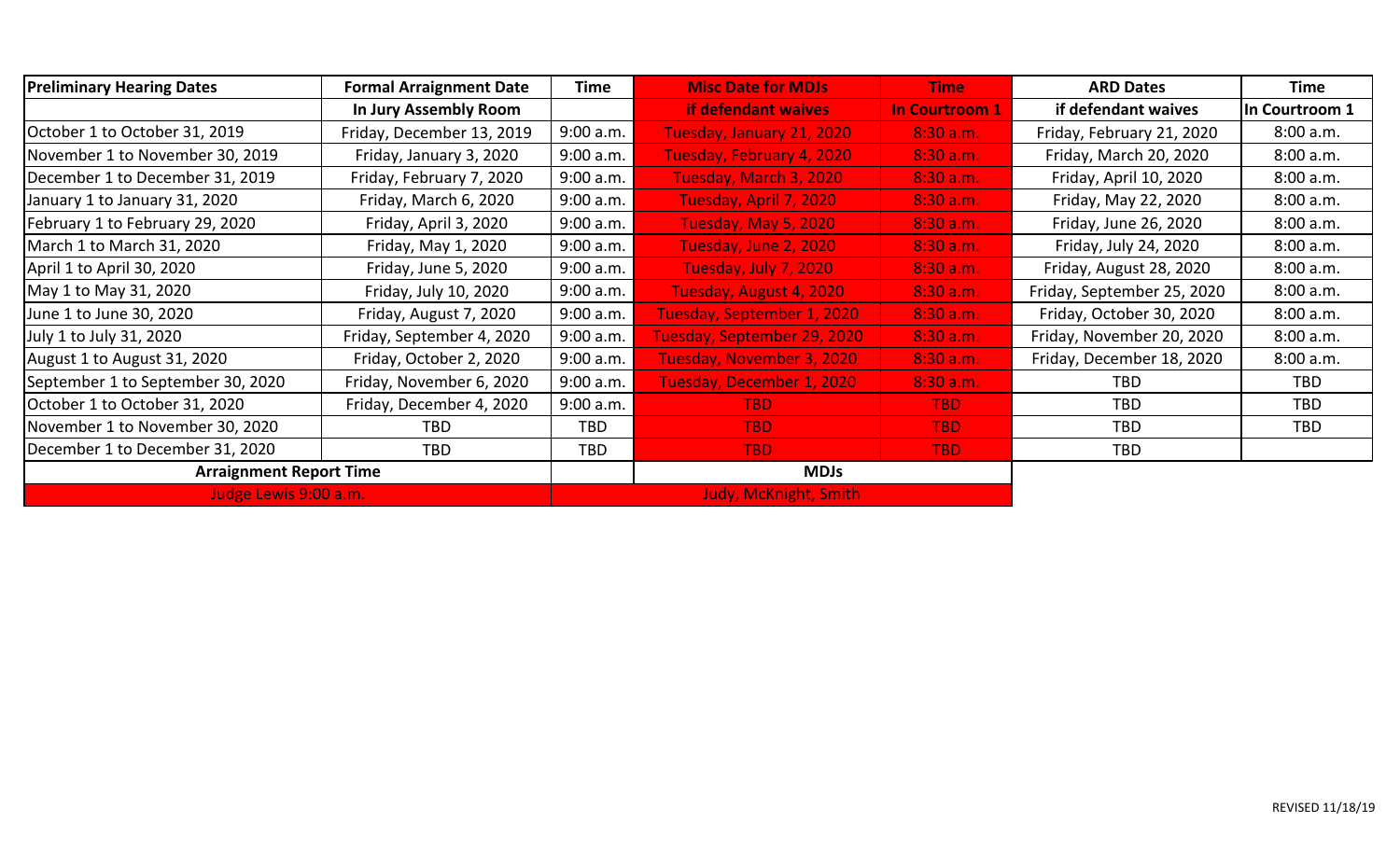| <b>Preliminary Hearing Dates</b><br><b>Formal Arraignment Date</b> |                           | <b>Time</b> | <b>Misc Date for MDJs</b>            | <b>Time</b>    | <b>ARD Dates</b>           | <b>Time</b>    |
|--------------------------------------------------------------------|---------------------------|-------------|--------------------------------------|----------------|----------------------------|----------------|
|                                                                    | In Jury Assembly Room     |             | if defendant waives                  | In Courtroom 2 | if defendant waives        | In Courtroom 1 |
| October 1 to October 31, 2019                                      | Friday, December 13, 2019 | 9:30 a.m.   | Wednesday, January 22, 2020          | 8:30 a.m.      | Friday, February 21, 2020  | 8:00 a.m.      |
| November 1 to November 30, 2019                                    | Friday, January 3, 2020   | 9:30 a.m.   | Wednesday, February 5, 2020          | 8:30 a.m.      | Friday, March 20, 2020     | 8:00 a.m.      |
| December 1 to December 31, 2019                                    | Friday, February 7, 2020  | 9:30 a.m.   | Wednesday, March 4, 2020             | 8:30 a.m.      | Friday, April 10, 2020     | 8:00 a.m.      |
| January 1 to January 31, 2020                                      | Friday, March 6, 2020     | 9:30 a.m.   | Wednesday, April 1, 2020             | 8:30 a.m.      | Friday, May 22, 2020       | 8:00 a.m.      |
| February 1 to February 29, 2020                                    | Friday, April 3, 2020     | 9:30 a.m.   | Wednesday, May 6, 2020               | 8:30 a.m.      | Friday, June 26, 2020      | 8:00 a.m.      |
| March 1 to March 31, 2020                                          | Friday, May 1, 2020       | 9:30 a.m.   | Wednesday, June 3, 2020              | 8:30 a.m.      | Friday, July 24, 2020      | 8:00 a.m.      |
| April 1 to April 30, 2020                                          | Friday, June 5, 2020      | 9:30 a.m.   | Wednesday, July 8, 2020              | 8:30 a.m.      | Friday, August 28, 2020    | 8:00 a.m.      |
| May 1 to May 31, 2020                                              | Friday, July 10, 2020     | 9:30 a.m.   | Wednesday, August 5, 2020            | 8:30 a.m.      | Friday, September 25, 2020 | 8:00 a.m.      |
| June 1 to June 30, 2020                                            | Friday, August 7, 2020    | 9:30 a.m.   | Wednesday, September 2, 2020         | 8:30 a.m.      | Friday, October 30, 2020   | 8:00 a.m.      |
| July 1 to July 31, 2020                                            | Friday, September 4, 2020 | 9:30 a.m.   | Wednesday, September 30, 2020        | 8:30 a.m.      | Friday, November 20, 2020  | 8:00 a.m.      |
| August 1 to August 31, 2020                                        | Friday, October 2, 2020   | 9:30 a.m.   | Wednesday, November 4, 2020          | 8:30 a.m.      | Friday, December 18, 2020  | 8:00 a.m.      |
| September 1 to September 30, 2020                                  | Friday, November 6, 2020  | 9:30 a.m.   | Wednesday, December 2, 2020          | 8:30 a.m.      | <b>TBD</b>                 | TBD            |
| October 1 to October 31, 2020                                      | Friday, December 4, 2020  | 9:30 a.m.   | TBD.                                 | TBD.           | <b>TBD</b>                 | <b>TBD</b>     |
| November 1 to November 30, 2020                                    | TBD                       | <b>TBD</b>  | TBD.                                 | <b>TBD</b>     | <b>TBD</b>                 | <b>TBD</b>     |
| December 1 to December 31, 2020                                    | <b>TBD</b>                | <b>TBD</b>  | <b>TBD</b>                           | <b>TBD</b>     | <b>TBD</b>                 |                |
| <b>Arraignment Report Time</b>                                     |                           | <b>MDJs</b> |                                      |                |                            |                |
| Judge Evans 9:30 a.m.                                              |                           |             | G Johnson, J Lenker, Witmer, P Zozos |                |                            |                |